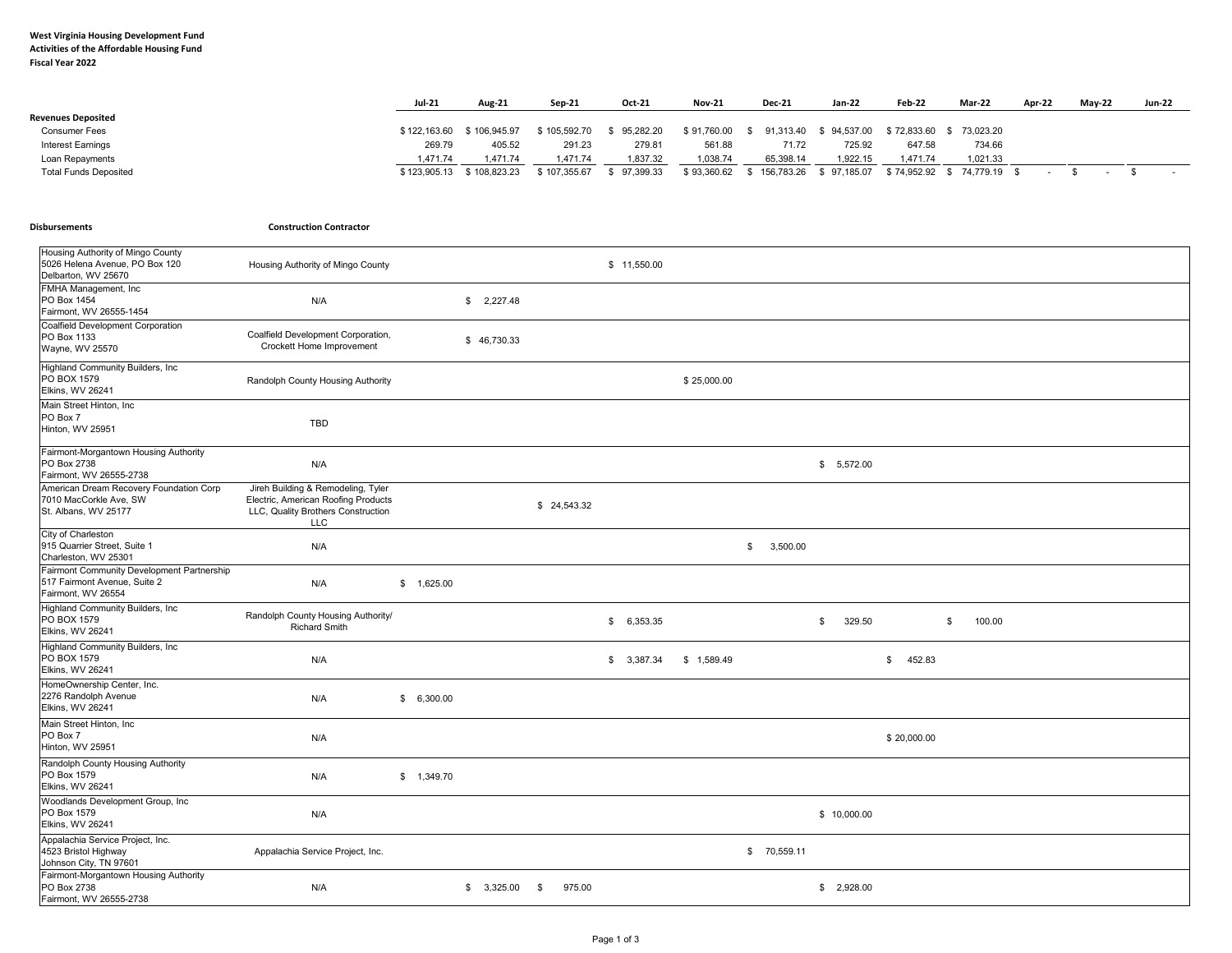|                                                                                                         |                                                     | <b>Jul-21</b>           | Aug-21       | Sep-21       | Oct-21       | <b>Nov-21</b>  | <b>Dec-21</b>             | Jan-22                  | Feb-22 | Mar-22       | Apr-22 | <b>May-22</b> | <b>Jun-22</b> |
|---------------------------------------------------------------------------------------------------------|-----------------------------------------------------|-------------------------|--------------|--------------|--------------|----------------|---------------------------|-------------------------|--------|--------------|--------|---------------|---------------|
| Appalachian Center for Independent Living, Inc<br>4710 Chimney Drive, Suite C<br>Charleston, WV 25302   | HERA Environmental / Robert's<br>Wholesale Aluminum |                         |              |              |              | \$11,150.00    |                           | \$19,975.00             |        | \$ 32,595.00 |        |               |               |
| CASE<br>355 Bluefield Ave<br>Bluefield WV 24701                                                         | N/A                                                 | \$5,057.90              |              |              |              | \$1,050.55     |                           |                         |        | \$3,846.00   |        |               |               |
| Community Action of South Eastern WV, Inc.<br>355 Bluefield Avenue<br>Bluefield, WV 24701               | N/A                                                 |                         |              |              |              |                | 7,500.00<br>\$            |                         |        | \$3,250.00   |        |               |               |
| City of Smithers<br>PO Box 489<br>Smithers WV 25186                                                     | N/A                                                 |                         |              |              | \$ 1,150.00  | \$1,500.00     |                           |                         |        |              |        |               |               |
| Housing Authority of Mingo County<br>5026 Helena Avenue, PO Box 120<br>Delbarton, WV 25670              | N/A                                                 |                         | \$ 1,400.00  |              | \$2,900.00   |                |                           |                         |        |              |        |               |               |
| Housing Authority of Mingo County<br>5026 Helena Avenue, PO Box 120<br>Delbarton, WV 25670              | N/A                                                 |                         |              |              |              |                |                           | $$7,126.00$ $$1,610.01$ |        |              |        |               |               |
| Highland Community Builders, Inc.<br>PO BOX 1579<br>Elkins, WV 26241                                    | N/A                                                 |                         |              |              |              |                |                           |                         |        |              |        |               |               |
| Mountain Acres Properties, Inc.<br>109 Wagner Drive<br>Princeton, WV 24740                              | N/A                                                 |                         |              |              |              |                |                           |                         |        |              |        |               |               |
| Mountain Acres Properties, Inc.<br>109 Wagner Drive<br>Princeton, WV 24740                              | N/A                                                 |                         |              |              | \$<br>301.65 |                |                           | \$ 51,750.00            |        |              |        |               |               |
| Mon Valley Habitat for Humanity, Inc<br>1825 Earl Core Road<br>Morgantown, WV 26505                     | N/A                                                 |                         |              |              |              |                |                           |                         |        |              |        |               |               |
| <b>Telamon Corporation</b><br>67 Aikens Center<br>Martinsburg, WV 25404                                 | N/A                                                 |                         |              |              |              |                |                           |                         |        | \$10,133.29  |        |               |               |
| Safe Housing and Economic Dev. Inc.<br>69 Wyoming St<br>Welch WV 24801                                  | N/A                                                 | \$2,372.00              |              |              |              |                |                           |                         |        |              |        |               |               |
| Religious Coalition for Community Renewal, Inc.<br>1516 Washington Street, East<br>Charleston, WV 25311 | N/A                                                 |                         | 980.00<br>\$ |              | 840.00<br>\$ |                | \$                        | 6,000.00 \$ 2,200.00    |        | \$4,140.00   |        |               |               |
| Religious Coalition for Community Renewal, Inc<br>1516 Washington Street, East<br>Charleston, WV 25311  | N/A                                                 |                         |              | 280.00<br>\$ |              |                |                           |                         |        |              |        |               |               |
| Rea of Hope Fellowship Home, Inc<br>1429 Lee St., E<br>Charleston, WV 25301                             | N/A                                                 |                         | 440.00<br>\$ |              | 603.44<br>\$ |                | 1,717.99<br>$\mathfrak s$ |                         |        | \$ 1,016.00  |        |               |               |
| Rea of Hope Fellowship Home, Inc<br>1429 Lee St., E<br>Charleston, WV 25301                             | N/A                                                 |                         | \$7,600.00   |              | \$3,000.00   |                | 1,800.00<br>\$            |                         |        | \$ 1,400.00  |        |               |               |
| Randolph County Housing Authority<br>PO Box 1579<br>Elkins, WV 26241                                    | N/A                                                 |                         |              |              |              |                |                           | 610.28<br>\$            |        | \$4,400.00   |        |               |               |
| Randolph County Housing Authority<br>PO Box 1579<br>Elkins, WV 26241                                    | Randolph County Housing Authority                   |                         |              |              |              | $$3,511.28$ \$ |                           | 5,200.00 \$ 18,588.50   |        | \$8,781.23   |        |               |               |
| Appalachian Center for Independent Living, Inc<br>4710 Chimney Drive, Suite C<br>Charleston, WV 25302   | HERA Environmental / Robert's<br>Wholesale Aluminum |                         |              |              | \$21,100.00  |                |                           |                         |        |              |        |               |               |
| Seed Sower Village<br>420 Holliday Run Road<br>Dawson, WV                                               | N/A                                                 | \$55,000.00 \$37,110.00 |              |              | \$19,918.00  | \$37,972.00    |                           |                         |        |              |        |               |               |